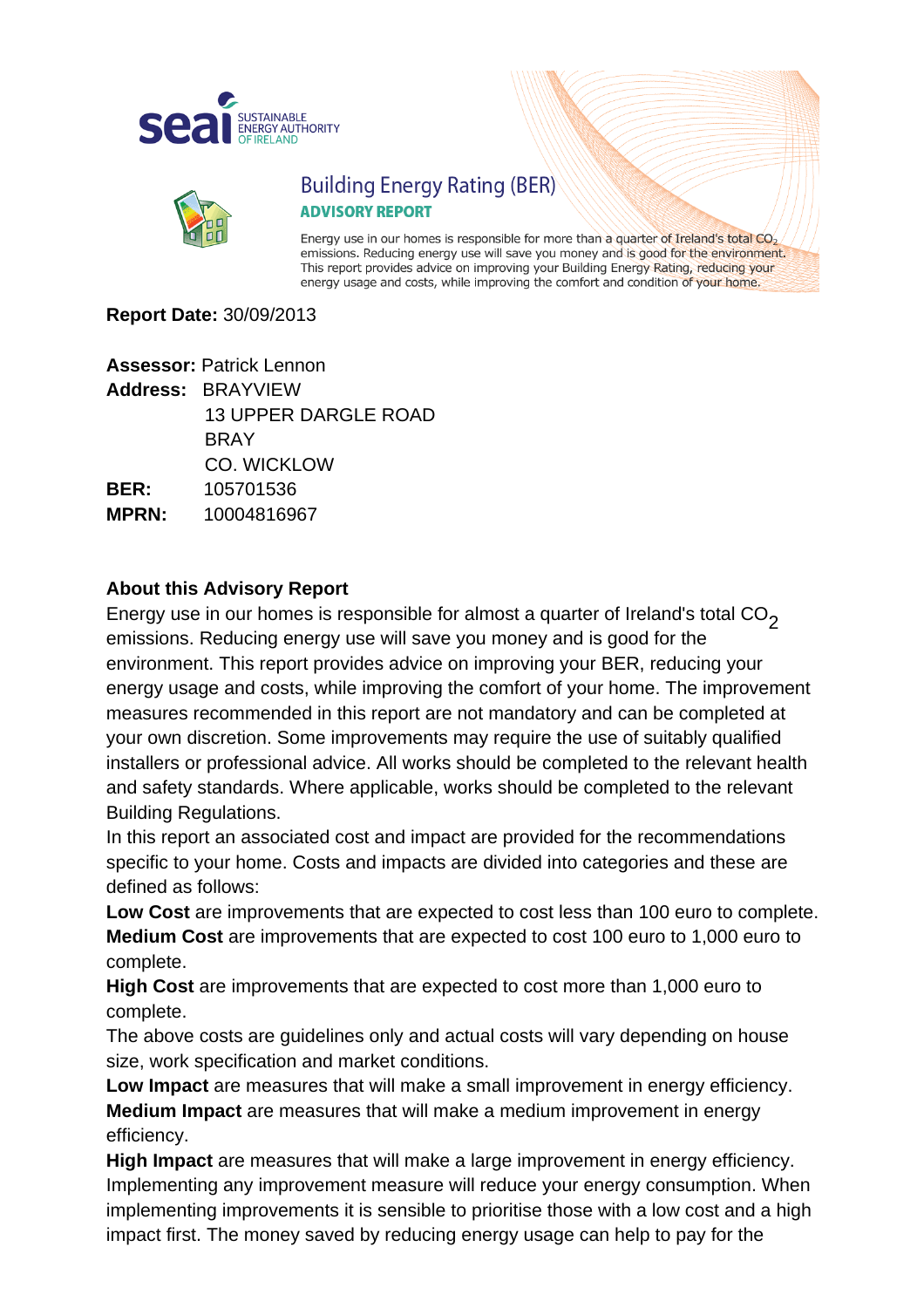improvement measures. Moreover apart from increasing the comfort and costs the measures could increase the value of your home and reduce its environmental impact.

#### **Ventilation**

#### General Operational Advice on Ventilation

Care should always be taken to ensure a sufficient level of ventilation to maintain fresh air levels in each room and to remove moisture, water vapour and pollutants. For health and safety reasons it is important to ensure an adequate air supply to combustion appliances e.g. gas, oil or solid fuel. Signs of inadequate ventilation are persistent condensation and mould growth. If such problems exist, they should be addressed first, since reducing ventilation may make the problem worse. In a typical home 20% of all heat loss is through ventilation and draughts. Energy consumption can be improved while maintaining adequate ventilation. If draught sealing is damaged at any time make sure to replace it. When draughtproofing or making houses more airtight, it is important to maintain recommended ventilation standards. Radon concentrations can increase in existing houses as a result of greater airtightness. Further information on Radon is available from the Radiological Protection Institute of Ireland in their publication "Radon in Homes". This guide can be downloaded from www.rpii.ie.

### **Chimneys**

This dwelling has no chimneys. No specific action is advised.

#### **Fan & Vents**

This dwelling has one or more fans/vents.

The fans and vents in this dwelling increase heat loss by allowing heated air to escape but can be important in ensuring adequate ventilation.

If there is no cover on the inside of the vents, installing controllable vent covers will allow you to control the air flow through the vents, and so can help reduce heat loss. It is important not to permanently close or cover over air vents as they are required to provide ventilation for the removal of moisture, pollutants and operation of combustion appliances. It is important for safety reasons to have proper ventilation in any room which contains combustion appliances. For further details please refer to publication 'A Detailed Guide to Insulating Your Home' available on [www.seai.ie.](http://www.seai.ie)

**Cost:** Low **Impact:** Low

## **Suspended Wooden Floor**

This dwelling has a solid floor. No specific action is advised.

## **Draught Stripping**

This dwelling has less than 100% draught stripping.

Fitting draught sealing around external windows, doors, attic hatches, pipes, wires, etc. which are not draught sealed will reduce unwanted ventilation which causes heat loss and draughts in the dwelling. Letter boxes can be fitted with a letter box cover to reduce draughts. Avoid eliminating any required ventilation which may be obstructed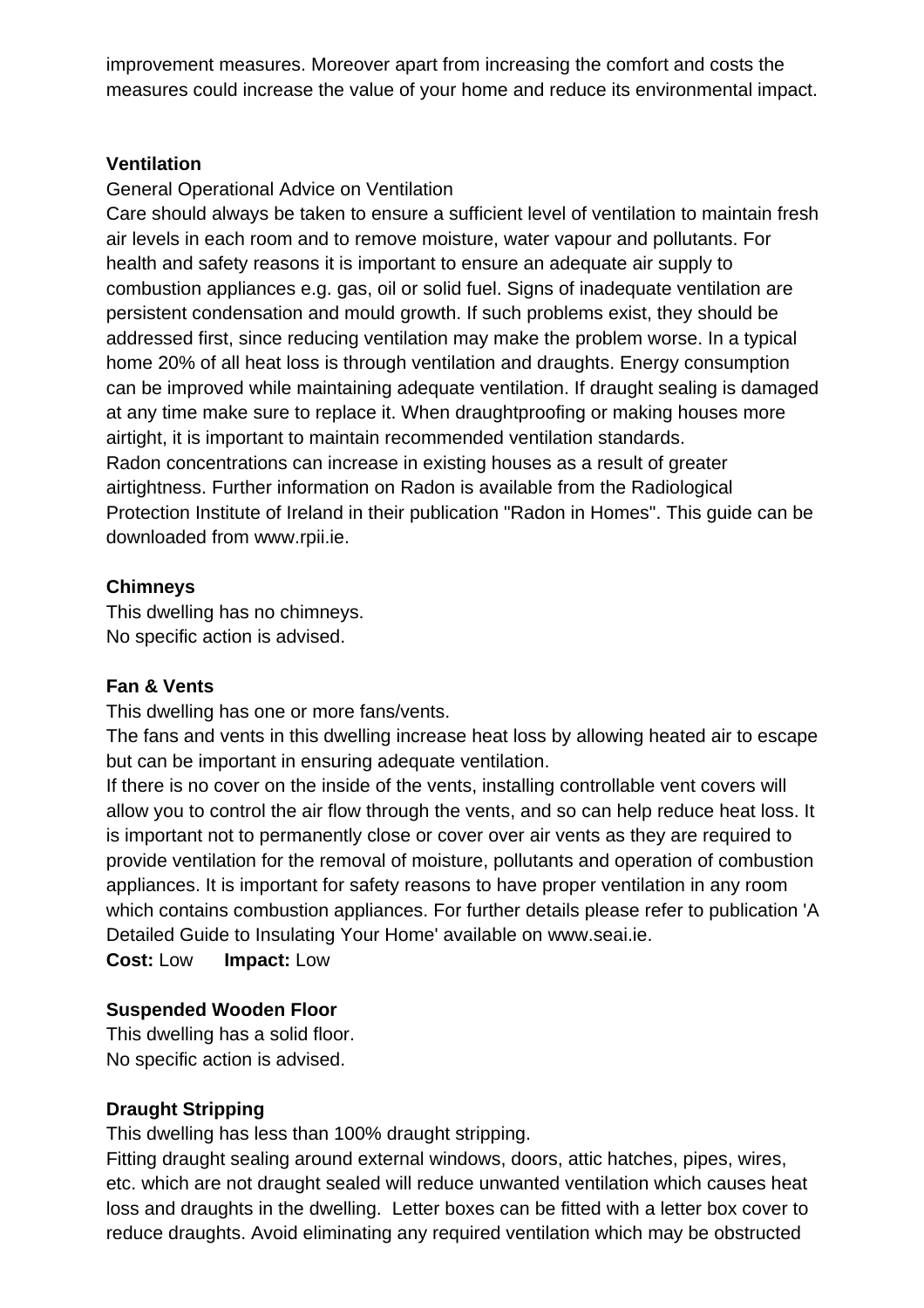inadvertently through excessive draught proofing. It is important for safety reasons to have proper ventilation in any room which contains combustion appliances. Proper ventilation in homes is required for the removal of pollutants and the health of occupants. Before draught-sealing, check for signs of inadequate ventilation such as persistent condensation and mould growth. If such problems exist, they should be addressed first, since draught-sealing may make the problem worse. For further details please refer to publication "A Detailed Guide to Insulating Your Home" available on [www.seai.ie](http://www.seai.ie)

**Cost:** Low **Impact:** Low

#### **Ventilation System**

This dwelling has natural ventilation. No specific action is advised.

### **Building Elements**

### **Floors**

General Operational Advice on Floors

Floors can be a source of significant heat loss and dampness in a dwelling. For example heat loss through the ground floor of a two storey house typically accounts for about 10% of total heat loss. For a single storey house this figure is about 15%. However, if a house is well insulated everywhere except for the ground floor, this percentage will be higher. A U-Value is a measure of the heat loss through the fabric of the building. The lower the U-Value the better and the higher the U-Value the greater the heat loss. Floors with a U-Value greater than 0.25 could be improved in a number of ways. A relatively simple way to reduce heat loss through a ground floor is to lay a carpet with foam backing or a foam underlay ensuring that both carpet and underlay are laid wall to wall. Sealing of gaps in the ground floor will help to reduce draughts. Modern insulation methods for new houses may also be implemented in existing houses. In some cases this would be disruptive and costly, but if work needs to be done on the floor anyway, this is a good time to consider an insulation upgrade. For further details please refer to publication 'A Detailed Guide to Insulating Your Home' available on [www.seai.ie](http://www.seai.ie)

Part of the floor area in this dwelling has a U-Value of less than 1 and greater than or equal to 0.6.

The insulation in this floor can be significantly improved.

**Cost:** High **Impact:** Medium

Part of the floor area in this dwelling has a U-Value of less than 0.6 and greater than 0.25.

The insulation in this floor can be improved.

**Cost:** High **Impact:** Low

## **Roofs**

General Operational Advice on Roofs

Proper insulation will help retain valuable heat and improve overall comfort levels. If insulation is disturbed or damaged at any time, e.g. in attic space, make sure to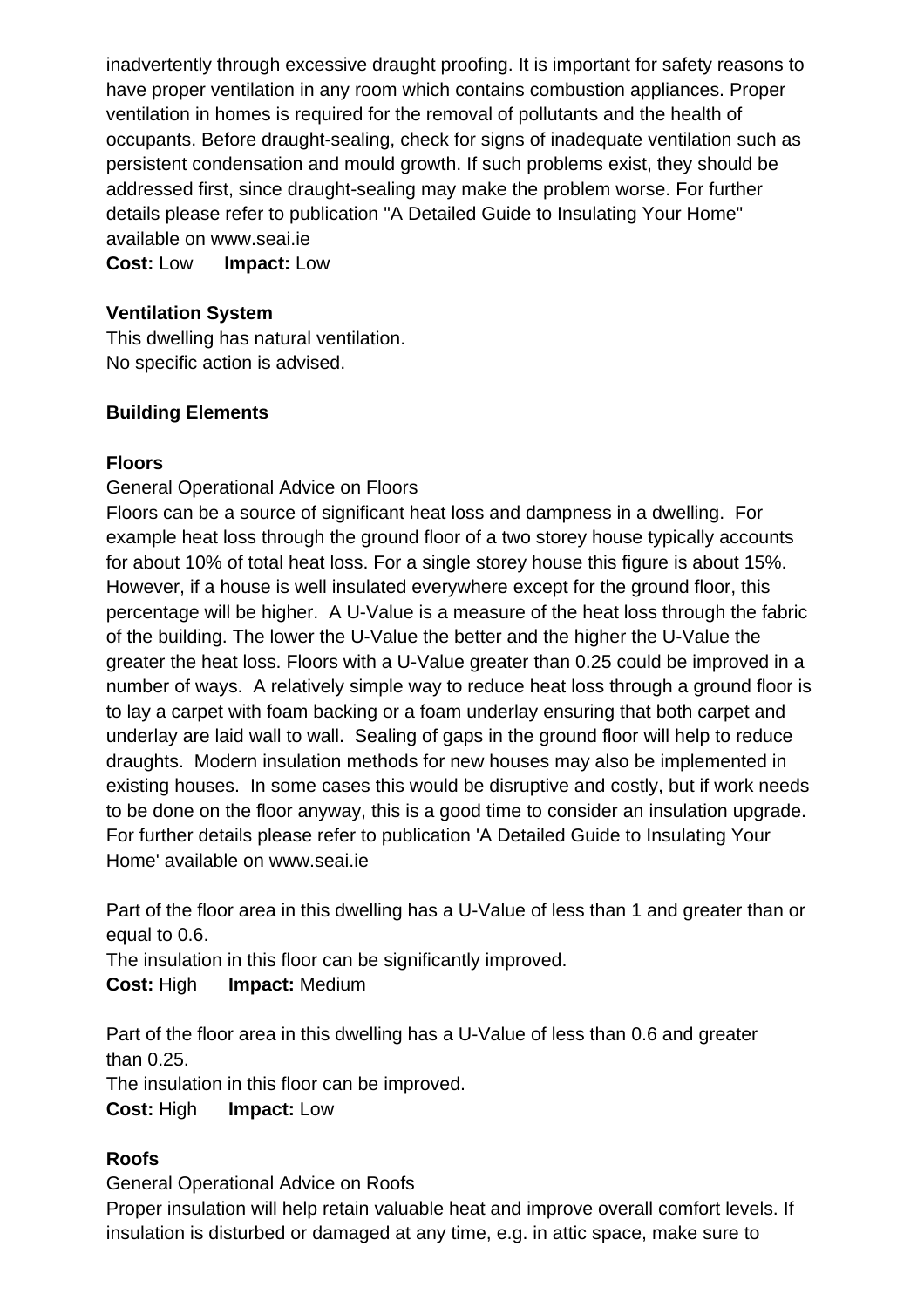restore or replace it.

Heat loss through an un-insulated roof of a typical house can account for up to 30% of the total heat loss. Installing insulation will reduce this heat loss, and hence reduce the energy demand of the dwelling. A U-Value is the measure of the heat loss through the fabric of the building. The lower the U-Value the better and the higher the U-Value the greater the heat loss. Modern pitched roofs or habitable roof spaces that are insulated between the rafters, have a U-Value less than or equal to 0.2. Modern flat and pitched roofs that are insulated at ceiling level, have a U-Value less than or equal to 0.16. Blanket insulation, rigid board insulation or expanding foam may be used to achieve the required insulation level. Loose beads may also be used for roofs insulated on the ceiling. Installing roof insulation generally involves a considerable amount of work. The attic/roof space must have adequate ventilation to prevent dampness. This is achieved by leaving a continuous air gap along the eaves at each side. Electric cables should not be buried under insulation. Leave clearance for recessed lights to avoid them overheating. For further details please refer to publication ' A Detailed Guide to Insulating Your Home' available on [www.seai.ie](http://www.seai.ie)

Part of the pitched roof insulated on the rafter or room in roof in this dwelling has a U-Value of less than 1.5 and greater than or equal to 0.4. The insulation in this roof can be significantly improved. **Cost:** High **Impact:** Medium

Part of the pitched roof insulated on the rafter or room in roof in this dwelling has a U-Value of less than 0.4 and greater than 0.2. The insulation in this roof can be improved.

**Cost:** High **Impact:** Low

Part of the pitched roof insulated on the ceiling in this dwelling has a U-Value of less than 0.4 and greater than 0.16.

The insulation in this roof can be improved.

**Cost:** Medium **Impact:** Low

#### **Walls**

Heat loss through the walls can account for up to 30% of the total heat loss. This can typically be reduced by two-thirds by insulating the walls and so reduce the energy demand of the dwelling. A U-Value is a measure of the heat loss through the building fabric. The lower the U-Value the better and the higher the U-Value the greater the heat loss. Walls with a U-Value greater than 0.27 could be improved. Insulation may be installed as cavity fill. This is where the gap between the inner and outer layers of external walls is filled with an insulating material. If cavity insulation is not applicable or is not technically possible, insulation may be installed internally or externally. Internal insulation involves a layer of insulation being fixed to the inside surface of external walls, and a suitable fire resistant finish being incorporated or applied. External solid wall insulation is the application of an insulant and a weather-protective finish to the outside of the wall.

For further details please refer to publication 'A Detailed Guide to Insulating Your Home' available on [www.seai.ie](http://www.seai.ie)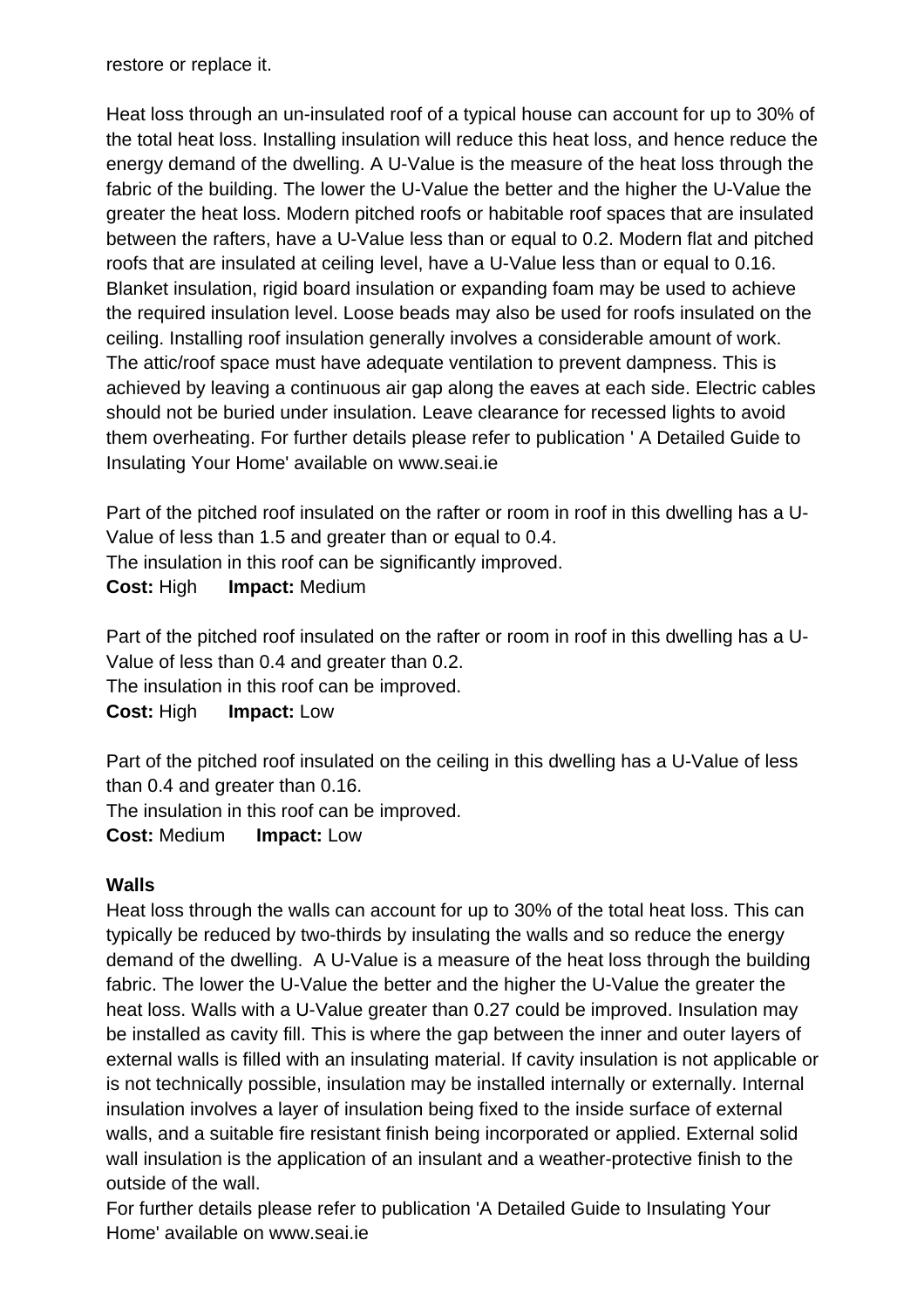Part of the wall area in this dwelling has a U-Value of greater than or equal to 1.1. The insulation in this wall can be greatly improved.

**Cost:** High **Impact:** High

Part of the wall area in this dwelling has a U-Value of less than 1.1 and greater than or equal to 0.6.

The insulation in this wall can be significantly improved.

**Cost:** High **Impact:** Medium

Part of the wall area in this dwelling has a U-Value of less than 0.6 and greater than 0.27.

The insulation in this wall can be improved.

**Cost:** High **Impact:** Low

## **Windows**

Glass allows heat to escape more readily than most other building materials. For this reason, it is important that the windows are as energy efficient as possible. Windows can account for around 15% of the heat loss in your home. Installing energy efficient windows such as low-E double glazing helps to retain heat and improves comfort through elimination of cold window surfaces and associated downdraughts and condensation. The use of shutters, lined curtains and blinds can improve heat retention at night and further reduce downdraughts.

A U-Value is a measure of the heat loss through the building fabric. The lower the U-Value the better and the higher the U-Value the greater the heat loss. Windows with a heat loss greater than the current building standards (i.e. have a U-Value greater than 2) could be improved. The best benefits are achieved through replacing single glazed windows with low-E double glazing or triple glazing.

Note that single glazing can also be improved by adding secondary glazing (installing a secondary window and frame on the room side of the existing window).

Some of the windows in this dwelling with a U-Value of less than 2.7 and greater than 2.

The heat loss through these windows can be reduced.

**Cost:** High **Impact:** Low

## **Doors**

Heat is lost from dwellings through doors which often have relatively poor thermal insulation compared to other elements of the building. Installing insulated doors will reduce this heat loss, and also generally reduce draughts through air gaps at the frames. Replacement doors, whether glazed or half glazed, should have insulated cores. A U-Value is a measure of the heat loss through the fabric of the building. The lower the U-Value the better and the higher the U-Value the greater the heat loss. Doors with a U-Value greater than 2.0 could be improved. For further details please refer to publication 'A Detailed Guide to Insulating Your Home' available on [www.seai.ie](http://www.seai.ie)

Part of the door area in this dwelling has a U-Value of less than 4 and greater than or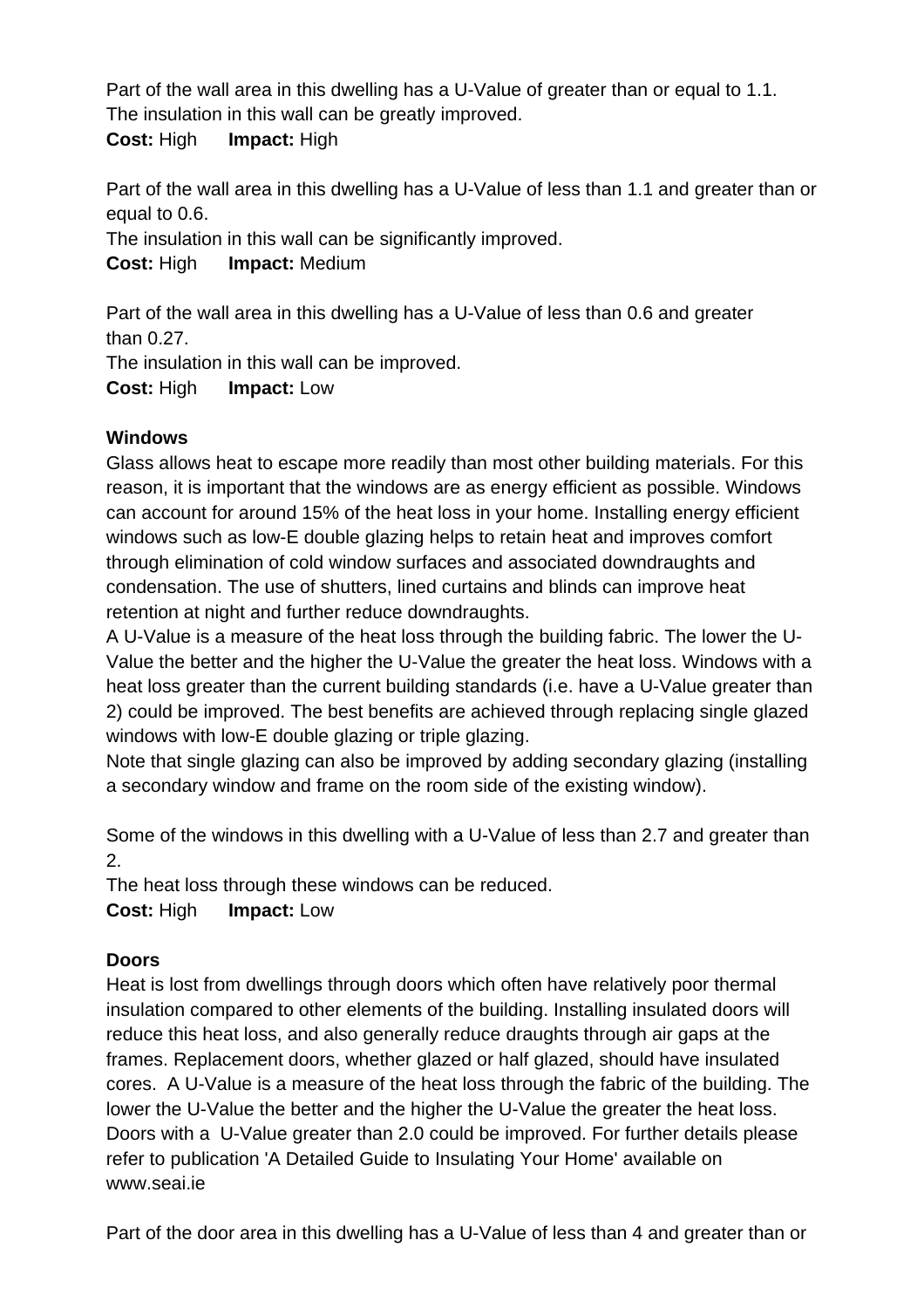equal to 2.7. The heat loss through this door area can be significantly reduced. **Cost:** Medium **Impact:** Low

#### **Hot Water**

General Operational Advice on Hot Water.

Ensure that the hot water cylinder insulation is not disturbed or damaged. Incomplete insulation increases heat loss and costs money.

### **Hot Water Primary Circuit Losses**

The hot water system in this dwelling has no cylinder thermostat.

In general, the simplest improvement that can be made is to install a cylinder thermostat to reduce unnecessary heat loss from the primary pipework. Uncontrolled heat loss can also be reduced by installing insulation on hot water distribution pipework where heating is not required. This reduces the amount of heat required to be generated by the heating system, and so reduces the amount of fuel required. Ideally, this involves all pipework (flow and return) between the boiler and hot water cylinder being insulated (including in walls and floors).

**Cost:** Medium **Impact:** Low

## **Cylinder Timer / Thermostat**

The hot water cylinder in this dwelling should have both a cylinder timer and cylinder thermostat.

Consider installing a hot water cylinder timer and thermostat to reduce unnecessary heat loss from the hot water cylinder. A hot water cylinder thermostat enables the boiler to switch off when the water in the cylinder reaches the required temperature. This minimises the amount of energy that is used and lowers fuel bills.

The best setpoint for the thermostat is  $60^{\circ}$ C. Setting the temperature lower than this presents a health risk. Setting the temperature higher than this wastes energy. **Cost:** Medium **Impact:** Low

## **Lighting**

General Operational Advice on Lighting

Compact Fluorescent Lamps (CFLs) use 20% of the energy used by typical incandescent bulbs to give the same amount of light. A 22 Watt CFL has the same light output as a 100 Watt incandescent. LED (Light-emitting diode) lights use less than 10% of the energy required for corresponding tungsten lights. Low energy lighting will give highest savings in rooms that are most often used.

## **Lighting - Low Energy Bulbs**

The low energy lighting in this dwelling is less than 50%.

Replacement of traditional light bulbs (tungsten or incandescent) with energy saving bulbs (CFL or LED) can reduce lighting costs significantly. They also last considerably longer than ordinary light bulbs thereby saving on replacement costs. Consider replacing traditional light bulbs with energy saving bulbs.

**Cost:** Low **Impact:** Medium

**Space Heating**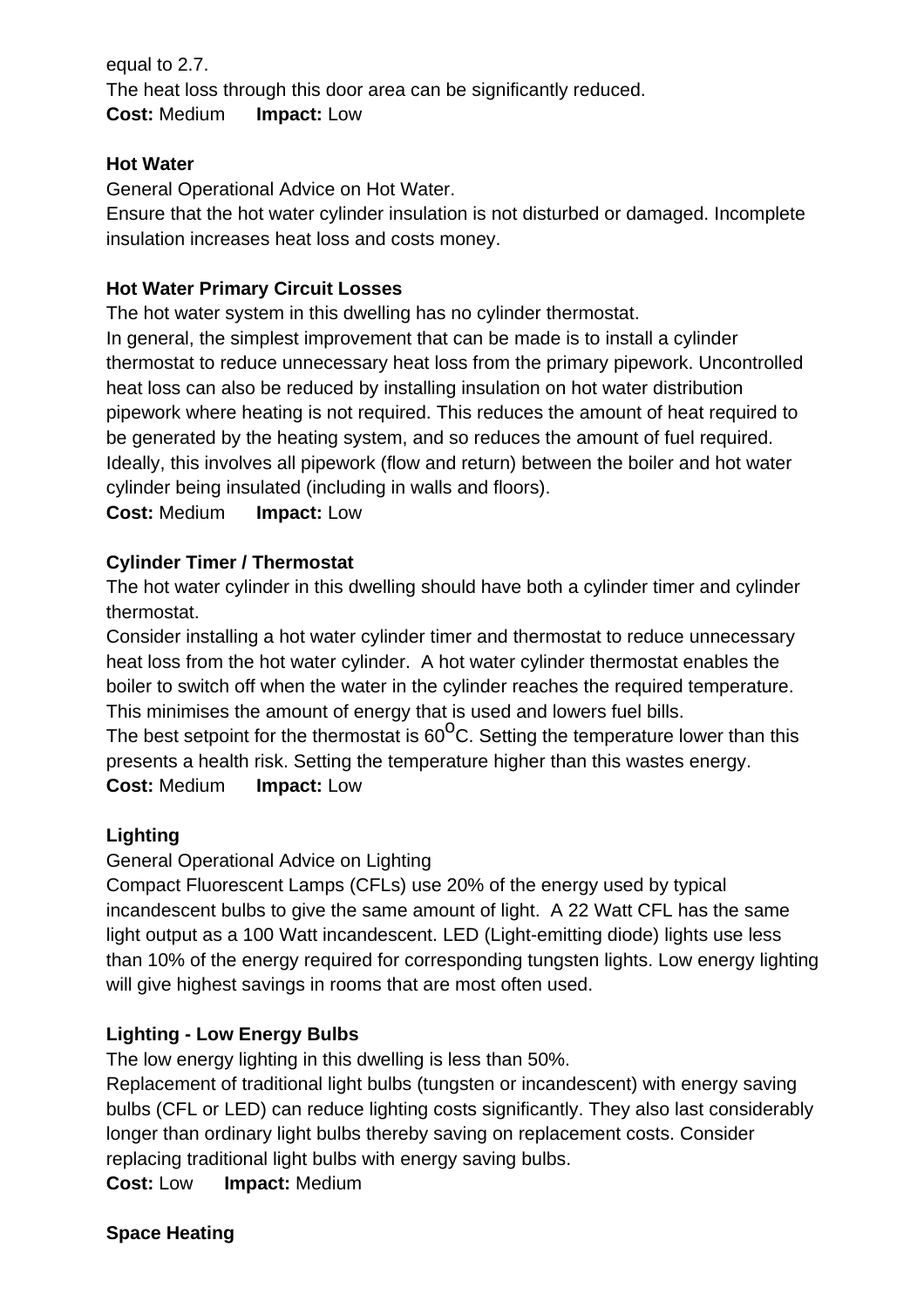### General Operational Advice on Space Heating

A reduction of  $1^{0}$ C on your thermostat can reduce annual space heating costs by 10% or more. An automatic timer switch or programmer allows you to schedule the heating duty on the hot water and heating system and to turn the system on and off as required. Use this facility to limit the running time for the heating system to fit your specific needs and you will save money.

Room thermostats nomally turn the boiler and heating circulation pump off when the room temperature has reached the desired level. A room thermostat is normally located in a living area or circulations area (hall or landing). Guide temperature settings are 20 $\overline{^0C}$  for a living room and 16 - 18 $\overline{^0C}$  for circulation areas. However, the most appropriate setting depends on location of the thermostat and the heating system design. Choose the lowest setting that gives acceptable comfort conditions. Finding the setting to suit you may take some experimentation.

Thermostatic Radiator Valves (TRVs) can be set to suit the heating requirements of the room(s) in question.

For further details please refer to "A Detailed Guide to Home Heating Systems" available on [www.seai.ie](http://www.seai.ie)

## **Distribution System Losses and Gains (Control Category)**

The heating system controls in this dwelling could be improved.

The heating system would benefit from a programmer/timer and room thermostat to enable the boiler to switch off when no heat is required. A seven day programmer will allow you to customise a heating schedule to meet your specific heating needs for each day of the week. This would reduce the amount of energy used and lower your fuel bills.

Thermostatic radiator valves (TRVs) could also be installed to allow the temperature of each room to be controlled to suit individual needs, adding to comfort and reducing heating bills. For example, they can be set to be warmer in the living room and bathroom than in the bedrooms. TRVs should be fitted to every radiator excluding the radiator in the same room as the room thermostat and to the radiator/towel rail in the bathroom. The room thermostat is needed as well as the TRVs, to enable the boiler to switch off when no heat is required.

**Cost:** Medium **Impact:** Medium

## **Main Heating System**

General Operational Advice on Main Heating System

You should have your boiler professionally serviced at least once per year. A clean and serviced appliance will operate more economically and will have a longer service life.

# **Efficiency of Main Heating System (Gas or Oil)**

This dwelling has an oil/gas main heating system. The efficiency of the boiler is greater than or equal to 70% but less than 80%.

If your boiler is over 15 years old and/or has an efficiency of less than 80% you should consider upgrading it to a condensing boiler. A condensing boiler is capable of much higher efficiencies than other types of boiler, meaning it will burn less fuel to heat this dwelling. Boilers with an efficiency of over 90% are available on the market. While boiler upgrades can be undertaken at your own discretion, please note that, in the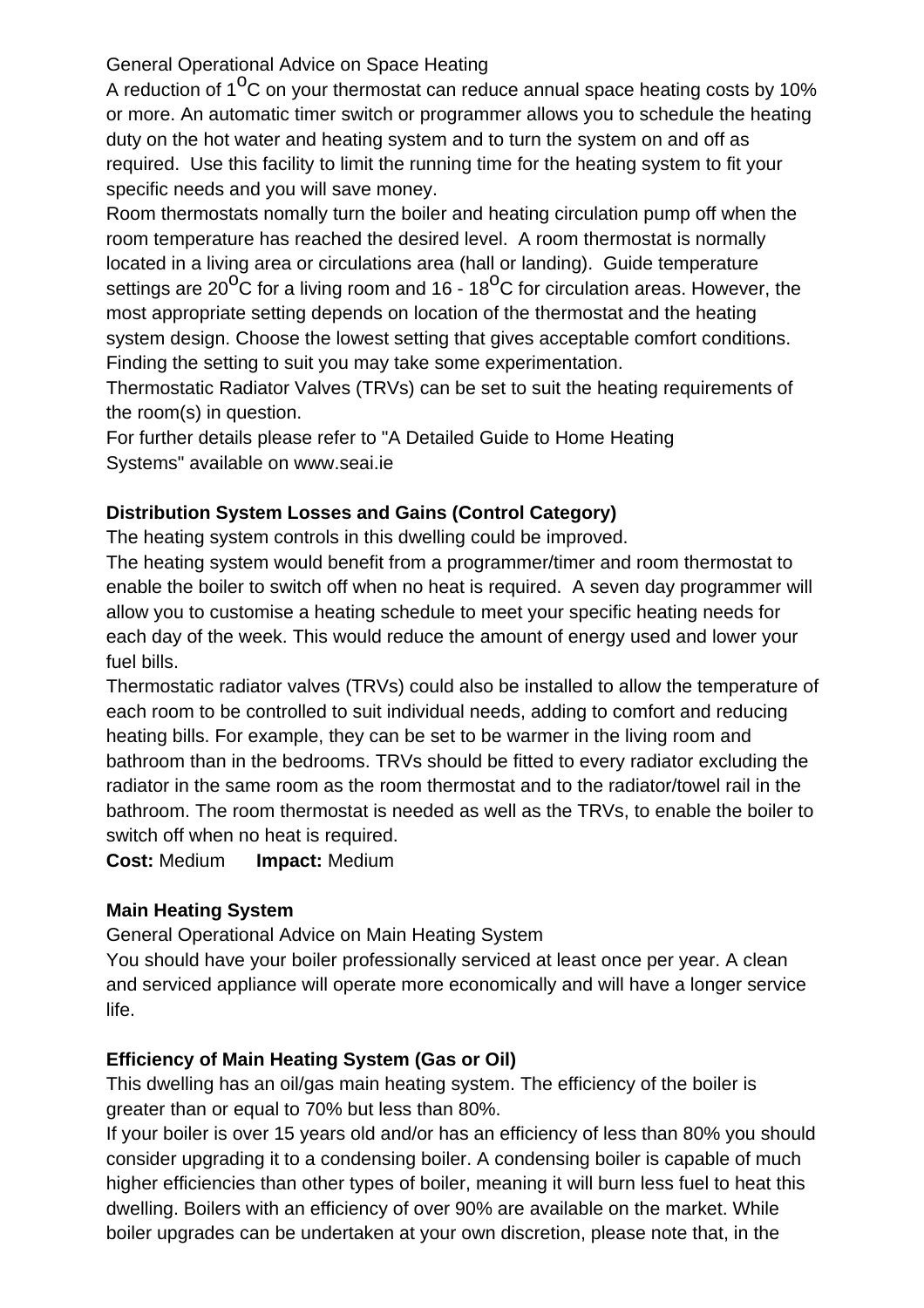case of replacement boilers, it is a mandatory requirement under current Building Regulations that a replacement boiler has a minimum efficiency of 86%. When an old boiler is due for repair or replacement it is usually more cost effective to replace it with a condensing boiler. Condensing boilers need a drain for the condensate which may limit where they can be located. This can be borne in mind if you are considering remodelling the room containing the existing boiler even if the existing boiler is to be retained for the time being. Renewable or Low Carbon heat sources should also be considered as replacements for oil or gas boilers. Two such alternatives are biomass boilers and heat pumps. A biomass boiler burns renewable fuel such as wood pellets and therefore is less damaging to the environment than fossil fuels. Heat pumps transfer the heat stored in the ground or outside air into the home for heating or hot water.Biomass boilers could also be considered as a low carbon dioxide direct alternative to a gas or oil boiler. Biomass boilers usually require more fuel storage space than gas/oil boilers. Heat pumps could also be used to improve energy consumption levels but are not as easily retrofitted, particularly when the dwelling does not have underfloor heating.

**Cost:** High **Impact:** High

#### **Thermal Solar Panels**

This dwelling has no solar water heating.

Solar Panels, also known as "collectors", can be fitted to a building's roof. They use the sun's heat to warm water, or another fluid, which passes through the panel. The fluid is then fed to a heat store (e.g. a hot water tank) and helps provide hot water directly or can provide a source of hot water for the central heating system in the dwelling. Solar panels work throughout daylight hours, even if the sky is overcast and there is no direct sunshine. Solar panels can also be used to meet some space heating demand. Ideally the panels should be located on an unshaded, south facing roof at a tilt angle of 30°- 45° to the horizontal. Space will be need to accommodate an appropriately sized cylinder for the system and a thermal mixing (anti-scald) valve should also be installed.

**Cost:** High **Impact:** Medium

#### **PV Solar System or Microturbine**

This dwelling has no Photo Voltaics (PV) or Microturbine installed.

A solar photovoltaic (PV) system is one which converts light directly into electricity via panels placed on the roof with no waste and no emissions. This electricity is used throughout the home to supplement the electricity purchased from an energy supplier. Ideally the panels should be located on an unshaded, south facing roof at a tilt angle of 30°- 45° to the horizontal. Batteries can be used to store electricity from the PV array or wind turbine. However, this increases the installation and equipment cost as well as maintenance cost.

A Micro-windturbine is a small turbine placed on the property which uses wind to generate electricity. The electricity is used throughout the home to supplement the electricity from an energy supplier. The turbine should not be subject to wind shelter. To be effective, the turbine should be at a height well clear of nearby roofs and other obstructions.

**Cost:** High **Impact:** High